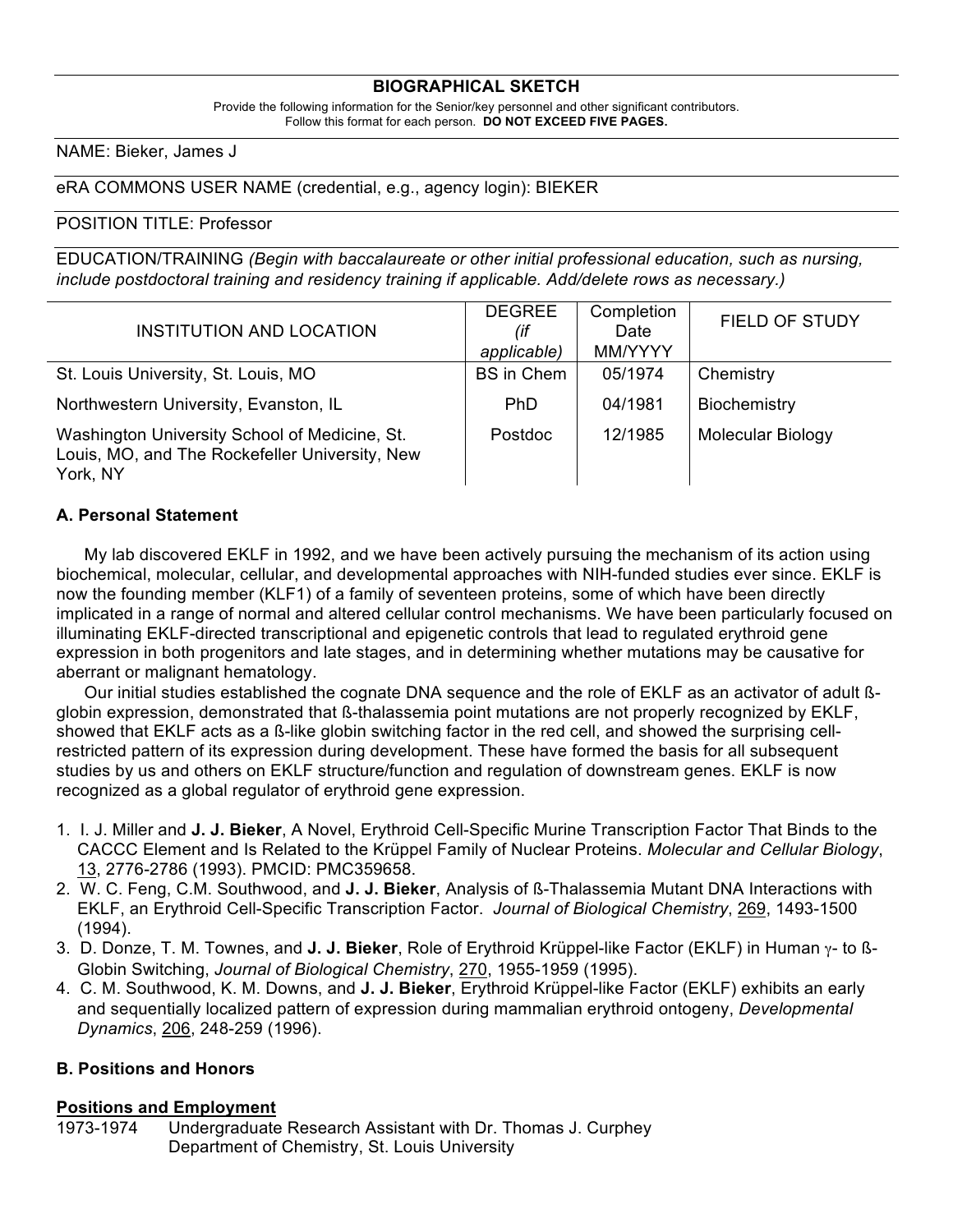| 1976-1981              | Graduate Research Assistant with Dr. Lawrence B. Dumas                                    |
|------------------------|-------------------------------------------------------------------------------------------|
|                        | Department of Biochemistry and Molecular Biology, Northwestern University                 |
| 1981-1985              | Postdoctoral Research Associate with Dr. Robert G. Roeder                                 |
|                        | Department of Biological Chemistry, Washington University School of Medicine              |
|                        | Laboratory of Biochemistry and Molecular Biology, The Rockefeller University              |
| 1986-1993              | <b>Assistant Professor</b>                                                                |
| 1994-1998              | Associate Professor                                                                       |
| 1999-2001              | Associate Professor with Tenure                                                           |
| 2002-present Professor |                                                                                           |
|                        | Department of Developmental and Regenerative Biology, The Mount Sinai School of Medicine  |
|                        | 2004-present Black Family Stem Cell Institute                                             |
|                        | The Mount Sinai School of Medicine                                                        |
| 2006-2007              | Interim Co-director, Black Family Stem Cell Institute, The Mount Sinai School of Medicine |
|                        | 2008-present Tisch Cancer Institute                                                       |
|                        | The Mount Sinai School of Medicine                                                        |
|                        |                                                                                           |

# **Other Experience and Professional Memberships**

- 1991-1995 Associate Editor, *The Journal of Experimental Zoology*
- 1998-2009 Ad hoc NIH Study Sections (Hem1, Hem2, HP, ELB, HT)
- 2000-2006 Career Development Program Subcommittee, Leukemia & Lymphoma Society
- 2005-2008 Editorial Board, *Molecular and Cellular Biology*
- 2007/2009 Vice-Chair/Chair, "Red Cell" Gordon Research Conference
- 2009-2013 Member, ELB (now MCH) NIH Study Section
- 2015,2018 Special Emphasis Panel, ZRG1, NIH
- 2017/2018 Vice-Chair/Chair, Committee on Red Cell Biology, American Society of Hematology

## **Honors**

- 1973 Monsanto Summer Research Fellowship
- 1974 Leopold Marcus Award for Research in Chemistry
- 1974 Pi Mu Epsilon Honorary Mathematics Fraternity
- 1994-1999 Scholar of the Leukemia Society of America<br>2006 Visiting Scientist. Weatherall Institute of Mole
- Visiting Scientist, Weatherall Institute of Molecular Medicine, Oxford University, Oxford UK
- 2008 Tohoku Medical Society Testimonial, Tohoku University, Sendai, Japan
- 2012 Keynote Speaker, FASEB Conference on the Biology and Pathobiology of Krüppel-like Factors, Snowmass Village, CO
- 2013 Faculty Council Award for Academic Excellence
- 2018 Guest Speaker, Scientific Program on Red Cell Biology, American Society of Hematology, San Diego, CA

# **C. Contribution to Science** [all of the following have been supported by funds for me as PI]

- 1. Although our initial studies focused on characterizing EKLF's role in transcriptional activation of ß-globin expression, it became clear that it also plays a role in the epigenetic profile of the locus by interacting with histone acetyltransferase and chromatin remodeling proteins. Many groups have been built upon these observations to show that EKLF is critical for forming the 3-dimensional structure of the locus. Importantly, our studies also showed that EKLF itself becomes modified as a result of these interactions, and that these alterations can have a direct effect on protein-protein interactions (also see below).
	- a. W. Zhang and **J. J. Bieker**, Acetylation and modulation of Erythroid Krüppel-like Factor (EKLF) activity by interaction with Histone Acetyltransferases, *Proceedings of the National Academy of Sciences*, 95, 9855- 9860 (1998). PMCID: PMC21426.
	- b. W. Zhang, S. Kadam, B. M. Emerson, and **J. J. Bieker**, Site-Specific Acetylation by p300/CBP Regulates Erythroid Krüppel-like Factor (EKLF) Transcriptional Activity via its Interaction with the SWI/SNF Complex, *Molecular and Cellular Biology*, 21, 2413-2422 (2001). PMCID: PMC86874.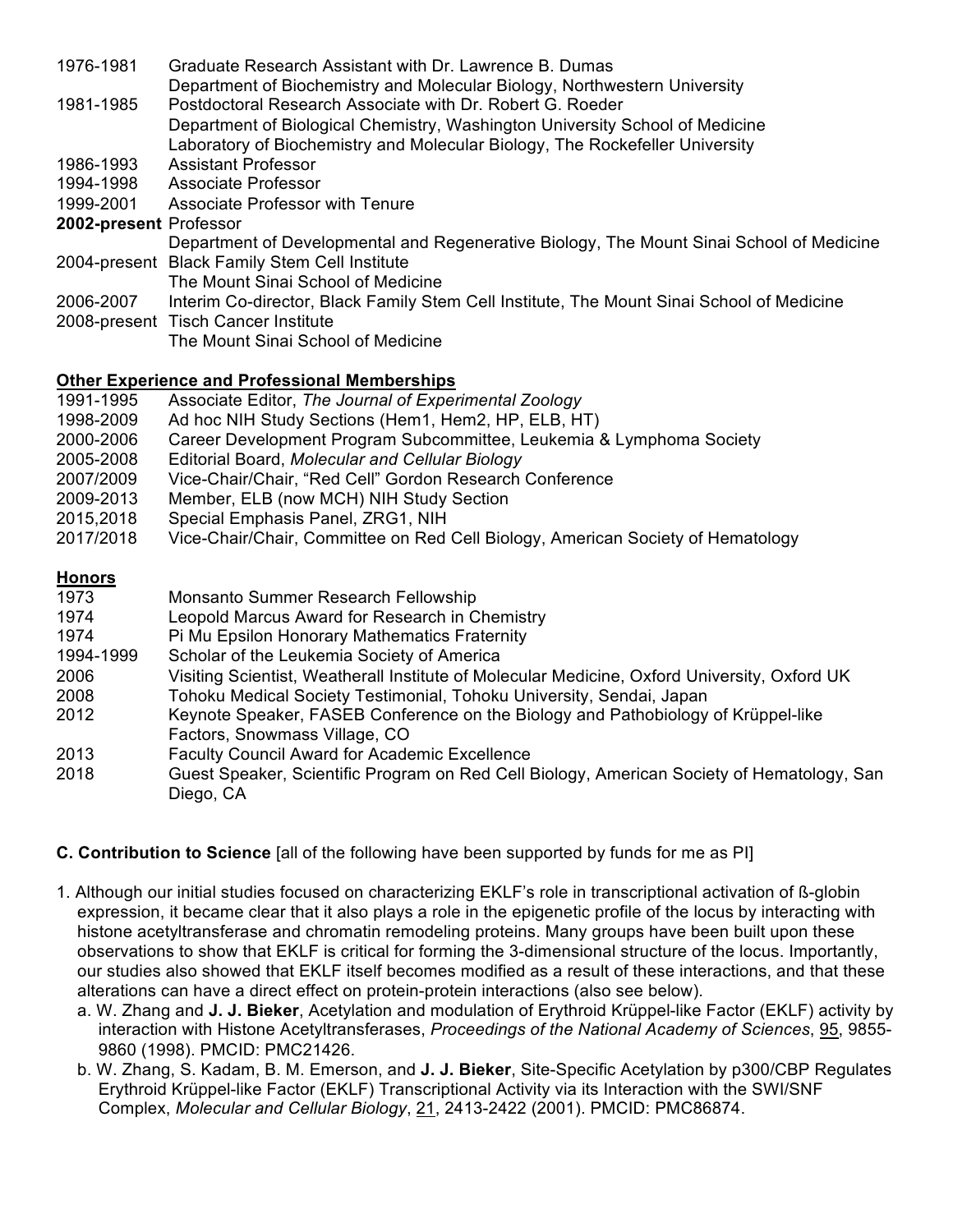- c. T. Sengupta, K. Chen, E. Milot, and **J. J. Bieker**, Acetylation of EKLF is essential for epigenetic modification and transcriptional activation of the ß-globin locus, *Molecular and Cellular Biology*, 28, 6160- 6170 (2008). PMCID: PMC2577412.
- d. S. Soni , *N.* Pchelintsev , P.D. Adams, and **J.J. Bieker**, Transcription factor EKLF (KLF1) recruitment of the histone chaperone HIRA is essential for ß-globin gene expression, *Proceedings of the National Academy of Sciences,* 111, 13337-13342 (2014). [highlighted in *Hematopoiesis News*]. PMCID: PMC4169976
- 2. EKLF remained recognized for its red cell-restricted expression, where it plays a positive role in early and late stages of erythropoiesis. However, an unexpected observation was that we found it also plays a role in the bipotential decisions emanating from the megakaryocyte-erythroid progenitor by repressing megakaryopoiesis, with its sumoylation status being critical for this effect. Others have built upon these studies to postulate that EKLF-deficient red cells exhibit an 'identity crisis', expressing a mix of meg and erythroid markers. These expression surprises have continued, as we recently showed that along with the differentiating erythroid cell it is also expressed in the central macrophage (but not other macrophage) of the erythroblastic island.
	- a. M. P. Frontelo\*, D. Manwani\*, M. Galdass, H. Karsunky, F. Lohmann, P. G. Gallagher, and **J. J. Bieker**, Novel role for EKLF in megakaryocyte lineage commitment, *Blood*, 110, 3871-3880 (2007). [\*co-first authors] [highlighted as an *Inside Blood* preview]. PMCID: PMC2190608.
	- b. F. Lohmann and **J. J. Bieker**, Activation of Eklf expression during hematopoiesis by Gata2 and Smad5 prior to erythroid commitment, *Development*, 135, 2071-2082 (2008). [highlighted as an *In this Issue* preview].
	- c. L. Xue, M. Galdass, M.N. Gnanapragasam, D. Manwani, and **J.J. Bieker**, Extrinsic and intrinsic control by EKLF (KLF1) within a specialized erythroid niche, *Development*, 141, 2245-2254 (2014). PMCID: PMC4034424.
	- d. M.N. Gnanapragasam, K.E. McGrath, S. Catherman, L. Xue, J. Palis, and **J.J. Bieker**, EKLF/KLF1 regulated cell cycle exit is essential for erythroblast enucleation, *Blood*, 128, 1631-1641 (2016). [highlighted in *Hematopoiesis News*]. PMCID: PMC5034741.
- 3. In collaboration with Dr L Peters we characterized the neonatal anemia (*Nan*) mutation that maps to murine EKLF and found unusual molecular properties that partly explain the altered genetic output of the *Nan*/+ red cell. The remains an activate area for our labs as well as others, as its mechanism of effect, seen even in the presence of a wild type EKLF copy, is enigmatic. In collaboration with Dr D Manwani, we determined the mutation that leads to a subtype of congenital dyserythropoietic anemia (CDA) to the same residue in human EKLF as had been found in the mouse *Nan* mutation. In combination with studies from other groups, this is now accepted as CDA Type IV. The resultant molecular, genetic, and biochemical changes remain of high interest to decipher.
	- a. M. Siatecka, K.E. Sahr, S.G. Andersen, M. Mezei, **J.J. Bieker**\*, and L.L Peters\*, Severe anemia in the Nan mutant mouse caused by sequence-selective disruption of erythroid Krüppel-like factor, *Proceedings of the National Academy of Sciences*, 107, 15151-15156 (2010). [\*co-corresponding authors] [highlighted in *Hematopoiesis News;* highlighted in *Health and Medicine Week*]. PMCID: PMC2930539.
	- b. J.A. Jaffray, W.B. Mitchell, M.N. Gnanapragasam, S.V. Seshan, X. Guo, C.M. Westoff, **J.J. Bieker**, and D. Manwani, Erythroid Transcription Factor EKLF/KLF1 Mutation Causing Congenital Dyserythropoietic Anemia Type IV in a Patient of Taiwanese Origin: Review of all reported cases and development of a clinical diagnostic paradigm, *Blood Cells, Molecules, and Diseases,* 51, 71-75 (2013). PMCID: PMC4560093
	- c. A. Planutis, L. Xue, C.D Trainor, M. Dangeti, K. Gillinder, M. Siatecka, L.L. Peters, A.C. Perkins, **J.J. Bieker**, Neomorphic effects by the *neonatal anemia* (*Nan*-EKLF) mutation contribute to systemic deficits in development, *Development*, 144, 430-440 (2017). [highlighted as an *In this Issue* preview; highlighted in *Hematopoiesis News*]. PMCID: PMC5341802
	- d. L. Varricchio, A. Planutis, D. Manwani, J. Jaffray, W.B. Mitchell, A.R. Migliaccio, and **J.J. Bieker**, Genetic disarray follows mutant KLF1-E325K expression in a congenital dyserythropoietic anemia patient, *Haematologica*, in press (2019). [highlighted in *Hematopoiesis News*]
- 4. Our observations on the cell-restricted expression pattern of EKLF immediately raised questions about the mechanism of this tight control. We analyzed its promoter and chromatin structure by in vitro and in vivo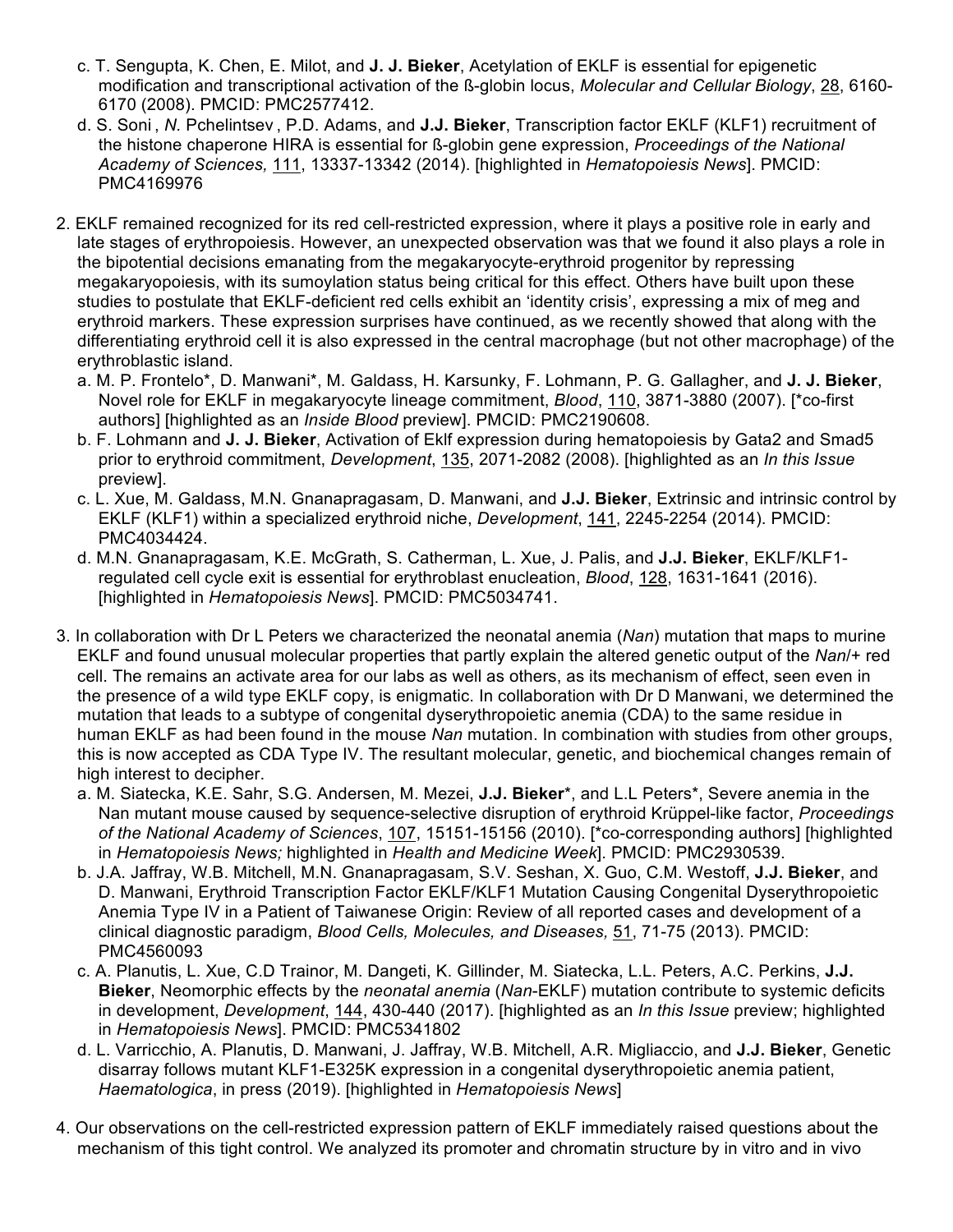approaches, identified a strong enhancer, and used differentiating embryonic stem cells to identify the extracellular effectors of its expression during development. These studies form the basis for experiments that aim to quantitatively decrease levels of EKLF, as it has been shown (by others) that haploinsufficient levels are sufficient to dysregulate the human ß-like globin locus, resulting in a therapeutically useful increase in  $γ$ - and/or ε-globin expression in the adult red cell.

- a. X. Chen, M. Reitman, and **J. J. Bieker**, Chromatin structure and transcriptional control elements of the Erythroid Krüppel-like Factor (EKLF) gene, *Journal of Biological Chemistry*, 273, 25031-25040 (1998).
- b. C. A. Adelman, S. Chattopadyay, and **J. J. Bieker**, The BMP/BMPR/Smad Pathway Directs Expression of the Erythroid-Specific EKLF and GATA1 Transcription Factors During Embryoid Body Differentiation in Serum-free Media, *Development*, 129, 539-549 (2002).
- c. F. Lohmann and **J. J. Bieker**, Activation of Eklf expression during hematopoiesis by Gata2 and Smad5 prior to erythroid commitment, *Development*, 135, 2071-2082 (2008). [highlighted as an *In this Issue* preview]
- d. F. Lohmann\*, M. Dangeti\*, S. Soni, X. Chen, A. Planutis, M.H. Baron, K. Choi, and **J.J. Bieker**, The DEK oncoprotein is a critical component of the EKLF/KLF1 enhancer in erythroid cells, *Molecular and Cellular Biology*, 35, 3726-3738 (2015). [\*co-first authors] [highlighted in *Exp Hem* 43, 827 (15)]. PMCID: PMC4589598.
- 5. Yet another unexpected observation followed from the finding that EKLF interacts with corepressor proteins. Interestingly, the modification status of EKLF plays a critical role here as it does with its coactivator interactions (noted above). In this case, site-specific acetylation and sumoylation enable interactions with Sin3a, HDAC1, and Mi2ß. Although the strongest results of these changes appear related to meg/erythroid bipotential decision making (described above) and to primitive/definitive erythropoiesis, specific repression targets have remained elusive. As a result, any of the global red cell analyses performed by us and others keep these complexities in mind.
	- a. X. Chen and **J. J. Bieker**, Unanticipated Repression Function Linked to Erythroid Krüppel-like Factor (EKLF), *Molecular and Cellular Biology*, 21, 3118-3125 (2001). PMCID: PMC86939.
	- b. X. Chen and **J. J. Bieker**, Stage-specific Repression by the EKLF Transcriptional Activator, *Molecular and Cellular Biology*, 24, 10416-10424 (2004). PMCID: PMC529052.
	- c. M. Siatecka, L. Xue, and **J. J. Bieker**, Sumoylation of EKLF Promotes Transcriptional Repression and Is Involved in Inhibition of Megakaryopoiesis, *Molecular and Cellular Biology*, 27, 8547-8560 (2007). PMCID: PMC2169404.
	- d. M. Siatecka, S. Soni, A. Planutis, and **J.J. Bieker**, Transcriptional activity of EKLF/KLF1 modulated by PIAS3, *Journal of Biological Chemistry*, 290, 9929-9940 (2015). PMCID: PMC4392289.

# **Complete List of Published Work in MyBibliography:**

http://www.ncbi.nlm.nih.gov/sites/myncbi/james.bieker.1/bibliography/40735946/public/?sort=date& direction=descending

## **D. Research Support**

# **Ongoing Research Support**

R01 DK46865-25 (J.J. Bieker, PI) 8/1/93-3/31/21 Function of a Putative Determinant in Hematopoiesis

Investigation of molecular and biological function of EKLF/KLF1 with respect to its ability to coordinate histone presence and transcriptional activation at target sites, and how selected mutations in human and mouse KLF1 alter this regulation.

R56 DK102260-05 (J.J. Bieker, PI) 7/15/18-6/30/19

Intrinsic and extrinsic control of erythropoietic maturation

Testing the hypothesis that EKLF plays a coordinating role in erythroid terminal maturation events interconnected within and without the erythroblastic island niche.